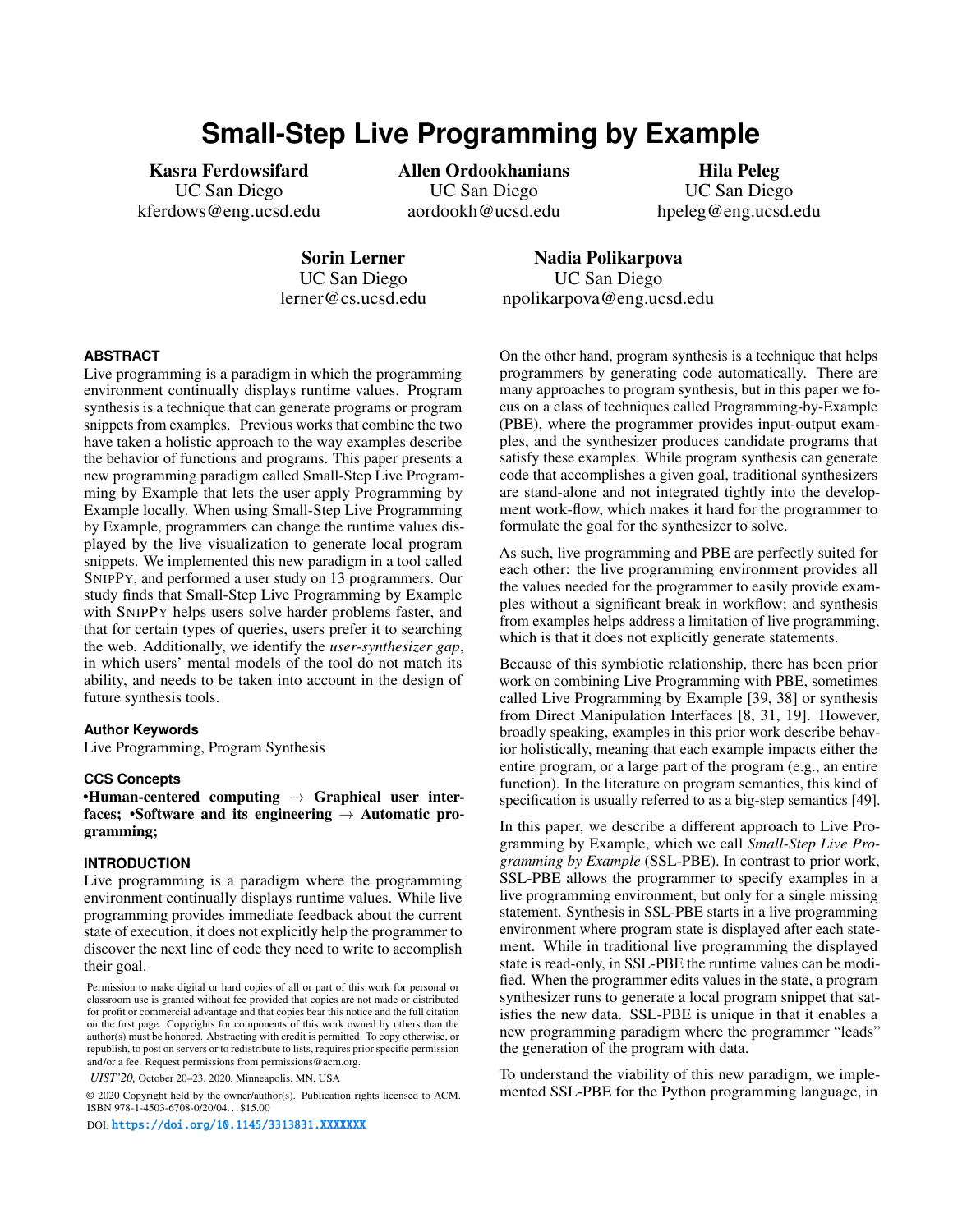a tool named SNIPPY. SNIPPY uses the live programming environment of Projection Boxes [\[27\]](#page-11-2) and a custom-made enumerative program synthesizer to generate Python statements.

Through a user study, we demonstrate that SSL-PBE is easy to use, and has an impact on task time and correctness on more diffcult tasks. Our study also shows that the synthesizer can generate between 18% to 66% of the code, thus demonstrating that the synthesizer and the human can work together to form a complete solution. Finally, our user study also shows that almost all our participants preferred SNIPPY over searching the internet in some cases, the main reasons being that compared to the internet searches SNIPPY incurs a lower cognitive burden, automatically connects the snippet with the surrounding code, and provides a more compact solution.

The main contributions of this paper are:

- We present a novel paradigm called Small-Step Live Programming by Example, in which programmers can modify live data to generate code snippets.
- We present an implementation of this paradigm in a tool called SNIPPY.
- A user study of SNIPPY on 13 programmers found that SNIPPY complements web searches in bridging certain types of knowledge gaps, and that SNIPPY helped users solve harder problems
- We identify the *user-synthesizer gap*, where a mismatch between the user's mental model of the synthesizer and the abilities of the synthesizer hinders the user's ability to use the synthesizer effectively. We believe that the *usersynthesizer gap* needs to be addressed as synthesis tools begin to target programmers rather than end-users.

### **MOTIVATING EXAMPLE**

A programmer named Kayla is processing a text fle using Python. One part of the processing involves reducing a name (e.g., "Augusta Ada King") to a non-standard form of initial[s1](#page-1-0)  (e.g., "A.A.K"). Kayla has a lot of programming experience, but is only a casual Python user, which means Kayla does not immediately know how to achieve this task in Python. Being an experienced programmer, Kayla breaks down the task into two components: getting the frst letter of each word, and reconnecting them in the desired format.

### **Opportunistic programming**

Kayla turns to searching for the answer using a search engine. Unsure of the precise string terminology of Python, but used to relying on search engines, she tries the natural language search, "Python frst letter of every word". The frst result is a link to the Stack Overflow question "How can I get the first letter of each word in a string?" which has no accepted answer but upon further reading has code which looks suitable in the comments discussing the question. Copying the code and modifying the variable names, Kayla now has the following:

letters =  $[w[0]$  for w in s.split('')]

This code returns a list of initials. Now all that remains is to format it. Since the required formatting is trickier than standard initials punctuation, Kayla knows that a loop is not the easiest way to go in this case. Kayla recalls that Python has a join method to convert arrays to strings, so she tries:

letters =  $[w[0]$  for w in s.split('')] res = letters.join('.')

However, this code produces the runtime error AttributeError: 'list' object has no attribute 'join', which Kayla now looks up online as well. After some digging, Kayla realizes that join is a method on strings, so the correct code is in fact:

letters =  $[w[0]$  for w in string.split('')] res = '.'.join(letters)

#### **Small-Step Live Programming by Example**

Let us consider the same task again, but instead Kayla will use our proposed approach, Small-Step Live Programming by Example, as reifed in our SNIPPY tool. Kayla starts in a live programming environment, in this case Projection Boxes [\[27\]](#page-11-2), as seen in Figure [1\(](#page-2-0)a). The visualization shows at each line a projection box with the values of all variables at that line. However, while in a traditional live programming environment the visualization is read-only, in our approach the values of variables in the visualization can be edited to show the programmer's intent. Thus, Kayla edits the value of letters in the projection box to enter the desired value, as shown in Figure [1\(](#page-2-0)b). By this, Kayla is stating that she wants SNIPPY to generate a code snippet that will produce ['A','A','K'] in the letters variable when s is 'Augusta Ada King'. In the synthesis literature this is called an *input-output example*. If the statement Kayla wanted to generate was executed multiple times (i.e., it is inside a loop or in a function that is called multiple times), the projection box would have one line per execution and Kayla would be able to provide one or more input-output examples, one for each execution of the statement.

Once Kayla has provided some input-output examples by changing the live visualization, these examples are sent to a Programming by Example (PBE) synthesis engine, while the user is told that the synthesizer is working in the background Figure [1\(](#page-2-0)c). In previous PBE tools aimed at programmers, providing examples is often a weak point of the interaction model, sometimes requiring a break in the workfow that could be as severe as switching to a different tool and editing its confguration fles. Through direct manipulation of live data, our approach makes the specifcation process seamless. Furthermore, focusing the user's attention on the value assigned to a single variable turns the synthesizer into a helper utility in a larger task, which harnesses the still-limited power of synthesis to solve specifc sub-tasks for the user.

Within seconds, the SNIPPY synthesizer fnds a solution and adds the generated code snippet, as shown in Figure [1\(](#page-2-0)d).

Next, Kayla creates a new variable, called res, as shown in Figure  $1(e)$  – for brevity of the figure, at this point we configured Projection Boxes to not display the variable s anymore. Kayla changes the projection box value of res to be 'A.A.K', as shown in Figure [1\(](#page-2-0)f). This provides the synthesizer with an inputoutput example stating the output in res should be 'A.A.K'

<span id="page-1-0"></span><sup>&</sup>lt;sup>1</sup>The task is taken from this competitive programming exercise: <https://www.codewars.com/kata/57eadb7ecd143f4c9c0000a3>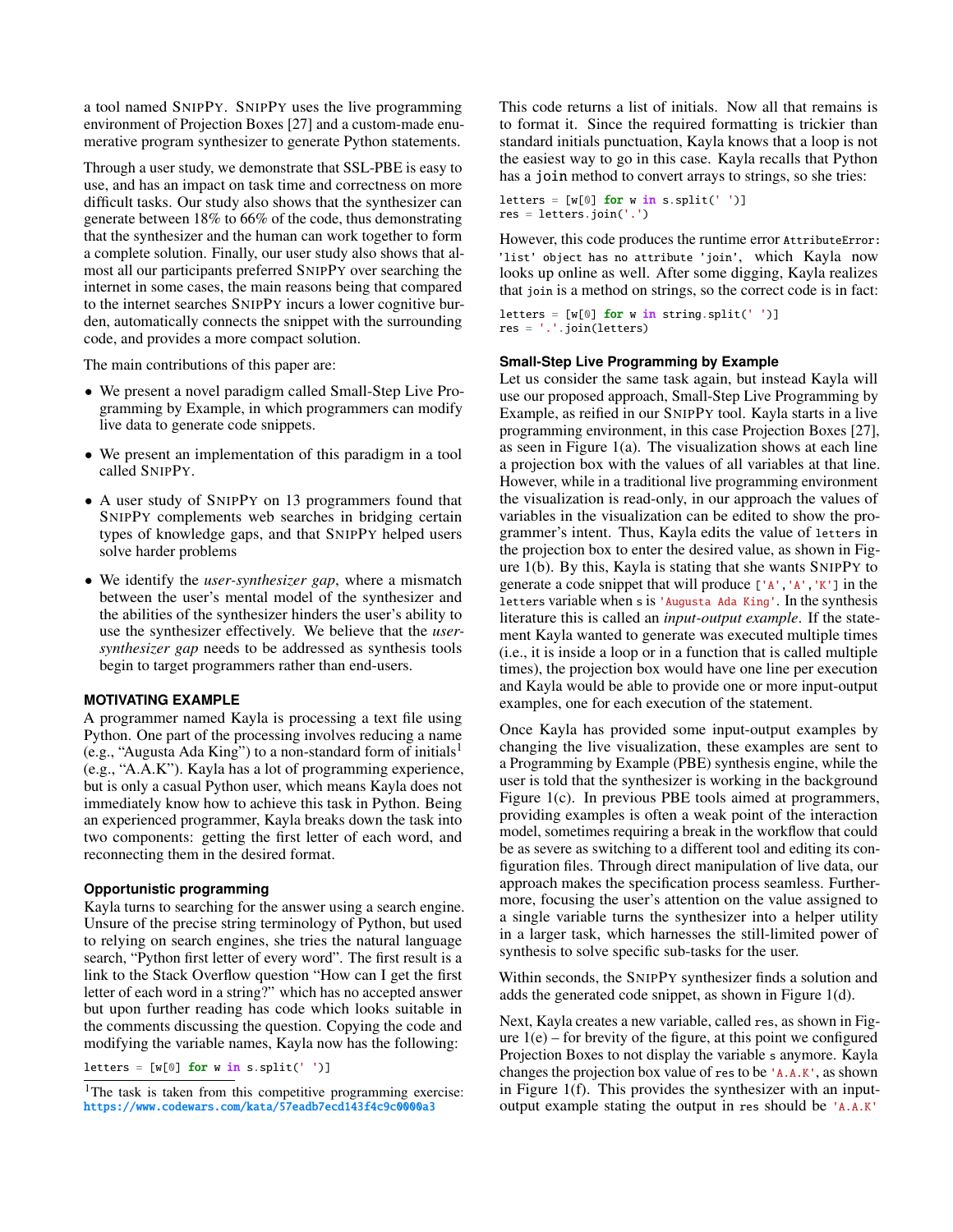

<span id="page-2-0"></span>Figure 1. Writing code using SNIPPY: (a)-(d) generates the frst statement and (e)-(h) generates the second statement.

when s is 'Augusta Ada King' and letters is ['A', 'A', 'K']. Within a few seconds, the SNIPPY synthesizer generates a statement, as shown in Figure [1\(](#page-2-0)g)-(h). To finish the code, Kayla changes the return statement to return the res variable.

In summary, this example showed how Kayla was able to fnish writing the code, without leaving the IDE, without searching online, and without bearing the cognitive load of thinking about the details of list comprehension, split or join.

#### **RELATED WORK**

#### **Live programming**

Live programming is a paradigm that provides immediate visualizations of a program's behavior. This research area dates back to the seminal work of Hancock [\[18\]](#page-11-3). Live programming environments have been developed for Python [\[15,](#page-11-4) [22\]](#page-11-5), Java [\[5\]](#page-10-1), Javascript [\[37,](#page-12-3) [1\]](#page-10-2), Lisp [\[2\]](#page-10-3) and ML-like languages [\[32\]](#page-12-4). There is also work categorizing different kinds of liveness [\[43,](#page-12-5) [47\]](#page-12-6), and studies exploring the benefts of live programming [\[48,](#page-12-7) [23\]](#page-11-6). Traditionally, live programming only provides feedback to the programmer, and not the ability to edit the output or synthesize new pieces of code. Our work distinguishes itself from traditional live programming by contributing a new paradigm where changing data in the visualization can produce small code snippets for the programmer.

#### **Big-step program synthesis and repair**

Program synthesis takes a specifcation of behavior and returns a program satisfying the specifcation. Automatic program repair (APR) takes a program and a specifcation, and minimally changes the program to satisfy the specifcation. Both commonly take specifcations that describe the full program, or as previously desribed, "big-step" specifcations. Most synthesis and APR literature assumes a user that provides the specifcations, but does not focus on the experience of the user when creating the specifcations or processing the results.

#### *Programming by Example*

Programming by Example (PBE) is a feld of program synthesis where behavior specifcations are provided as input-output pairs. This approach has been applied to string transformations of Excel data [\[13\]](#page-11-7) and fle renaming [\[14\]](#page-11-8), data extraction [\[25\]](#page-11-9), and transforming tabular data [\[51\]](#page-12-8), all synthesis solutions for end-users. In APR and synthesis aimed at developers, examples can also take the form of unit tests [\[29,](#page-11-10) [30,](#page-11-11) [50,](#page-12-9) [26\]](#page-11-12).

Since examples are partial specifcations, often resulting in toospecifc programs that require more examples to generalize, [\[36\]](#page-12-10) question their sufficiency as a specification tool. Entering examples is also error-prone, a problem tackled by [\[35\]](#page-12-11).

#### *Live programming by example*

Two approaches for synthesis for developers are named "Live Programming by Example". The frst [\[39\]](#page-12-0) allows users to edit HTML output causing changes to its rendering JavaScript code. The second [\[38\]](#page-12-1) consists of two connected fles, a code fle with functions and an examples fle with unit tests for the functions. Unit tests are executed for live programming data, and modifying a unit test will attempt to synthesize a new function where the tests pass. Both approaches shift the audience of PBE from non-programmer end-users to programmers who interact with the synthesized code, but both still use examples as a holistic mode of specifcation. In SNIPPY, the separation between code and data is not as severe: live values are adjacent to the code, not in another fle. Additionally, SNIPPY uses examples as small-steps on intermediate values, rather than just the output of the entire execution, giving users access to localized synthesis from local examples.

#### *Domain specifc synthesis tools*

Several recent projects focus on *domain-specifc* exampledriven tools for non-programmers: Rousillon [\[7\]](#page-10-4) generates web scrapers, Bespoke [\[45\]](#page-12-12) GUI applications, and Wrex [\[9\]](#page-10-5) Python wrangling code in Jupyter Notebooks. SNIPPY targets general programming, rather than one domain-specifc task.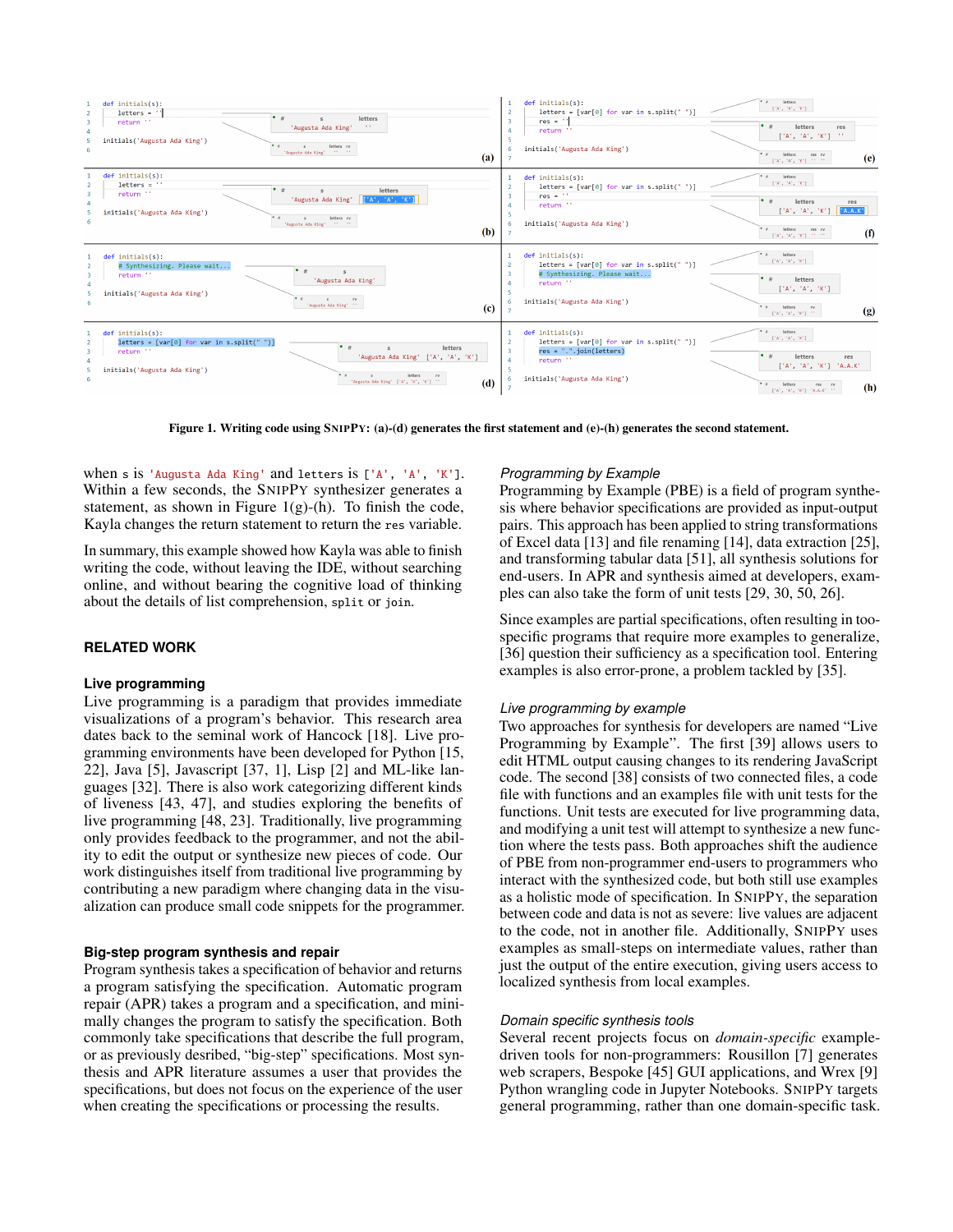As such, our intended users are programmers, not data scientists or power-users, and we augment a different workflow.

### *Direct manipulation interfaces as specifcation*

Direct manipulation user interfaces [\[40\]](#page-12-13) are visualizations of the system state that can be changed, and are prevalent as editors of graphical representations. Sketch-n-Sketch [\[8,](#page-10-0) [31,](#page-11-0) [19\]](#page-11-1) is a direct-manipulation editor for *programmable* graphical formats such as SVG, HTML, and LaTeX, where direct manipulation changes to the visual output become repair operations on the generating code and inputs. [\[19\]](#page-11-1) takes this further by adding refactoring tools and turning the direct manipulation editor into a visual programming environment. The direct manipulation workfow is aimed at modifying visual objects in languages with little separation between code and input. SSL-PBE is a technique for more expressive langauges.

# **Small-Step Program Synthesis**

Several existing synthesis and APR techniques rely on a smallstep specifcation, or specifcations that tackle only local behavior within a larger program.

# *Sketch and sketching*

Sketching (popularized by Sketch [\[42\]](#page-12-14) and modifed into a variant used by many synthesis works [\[11,](#page-11-13) [41,](#page-12-15) [21,](#page-11-14) [34\]](#page-12-16)) is a method for specifying to the synthesizer a partial implementation of the target program with *holes*, initially missing numeric values but now missing expressions or statements. Sketches isolate local steps for the synthesizer to fll, and are usually accompanied by a big-step specifcation (e.g., examples) from which a local specifcation for the holes is derived.

SNIPPY differs from these in two ways: frst, synthesis queries in SNIPPY are themselves locally-specifed, and do not require the potentially-lossy transformation from a larger specifcation, and second, and enabled by the previous, SNIPPY can be used without end-to-end specifcations for the full program, which means it can be used to perform exploration.

# *Single statement synthesis*

Small-step synthesis has been worked into IDEs to attempt predicting the next statement. For example, InSynth [\[17\]](#page-11-15) codecompletes assignments using the type of the assigned variable as the specifcation. As another example, CodeHint [\[11\]](#page-11-13) allows the programmer to stop the program at a breakpoint and generate a new version of the next statement by providing a specification on the current program state (typically a typefbased specifcation, though examples are possible). The user can trigger the breakpoint again to provide specifcations for more inputs, but those only serve to rule out candidates generated for the frst input state. While in CodeHint providing specifcations for multiple inputs requires running to the breakpoint again and again, in SNIPPY the PROJECTION BOXES display fattens both loops and multiple inputs into a single list, allowing the user to specify any and all inputs at once.

Both CodeHint and InSynth return several ranked options for the completion, a different interaction model than that of SNIPPY, which returns a single result. While returning a single result is an all-or-nothing approach, it also means that users do not need to select out of multiple options, a task

that previous work has shown is diffcult for users to perform correctly without in-depth inspection [\[36\]](#page-12-10).

### *Program states as specifcations*

Another form of local specifcations is *direct state manipulation*, or changing the program's internal state to create repair specifications, as in Wolverine [\[46\]](#page-12-17) and JDial [\[20\]](#page-11-16). Both provide ways for users to modify the values of variables along an execution trace of the program on a test input, then create a repair to the program. Wolverine, which has a gdb-like interface, also hot-patches the repair and allows debugging to continue.

Unlike both projects, which are APR tools, SNIPPY is a synthesis tool. This means that SNIPPY's user is not working on an already fully-written program and only correcting a bug found in the course of the execution.

Both projects also tackle a common problem: APR can fnd a trivial fx that satisfes a specifcation by removing desired functionality. Wolverine's solution is to let the programmer, while debugging the program, mark an intermediate state as specifcation, declaring the *unmodifed state* should appear in the execution trace of the fnal program. SNIPPY faces a similar problem, declaring certain behavior as already-correct while not forcing the user to specify all inputs. Its solution, discussed in the next section, is inspired by Wolverine's solution, adapted from repair to synthesis.

# **USER INTERFACE**

We implemented SNIPPY on top of PROJECTION BOXES [\[27\]](#page-11-2) by making the variable values editable in each projection box. After the programmer modifes some values in a projection box, every modifed row becomes an example that is sent to a Programming by Example (PBE) synthesizer. Recall that the projection box for a line in the program contains multiple rows if that line is executed multiple times.

# *Activating* SNIPPY

In order to allow SNIPPY to naturally become part of the development workfow, it can be activated and specifed entirely via keyboard operations. To assign a synthesized value to a variable, the user begins typing an assignment statement, but instead of a concrete value, they assign ??.

# $newVar = |??|$

This special token, which is not valid Python code, temporarily becomes the temporary assigned value 0 (since Python variables are not typed, a specifc initial value by type cannot be generated), and the focus is moved to the now-editable value of the variable, as in Figure [1\(](#page-2-0)b). The user can then enter a new value, and start the synthesizer by hitting  $[Enter]$ 

Modifed values are then packaged as examples to the synthesizer, where each input state includes all variables that are in scope at the line that is being synthesized, namely all variables that appear in the projection box at that line.

#### *Editing examples*

Some examples are inconvenient to type, but easier to edit. For example, if the user wants to turn the string 'Augusta Ada King' in the variable s into a list of words ['Augusta','Ada','King'], they can start with a blank variable value and enter in every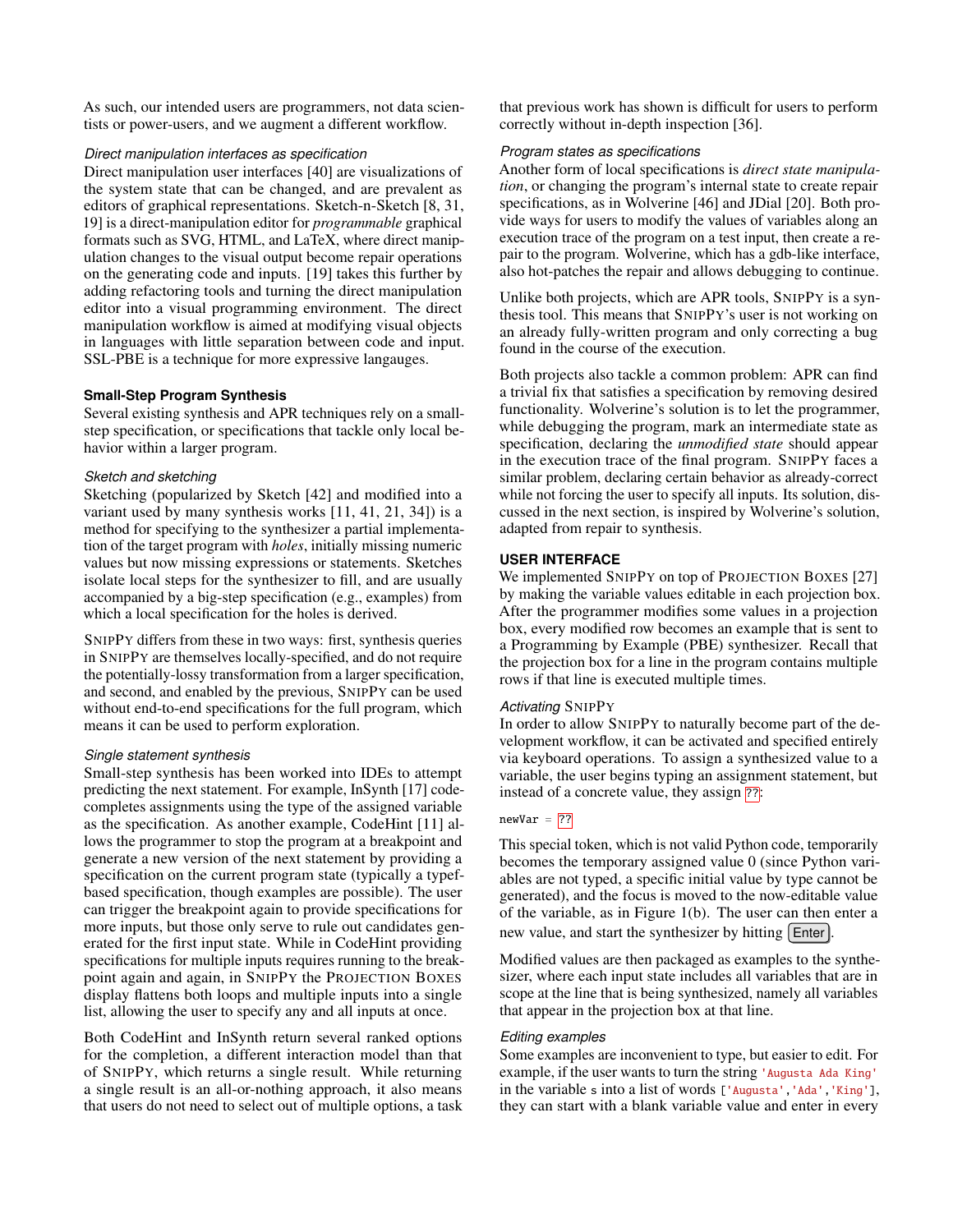

<span id="page-4-0"></span>Figure 2. Using SNIPPY with multiple values. (a) PROJECTION BOXES showing multiple values for the same line, and (b) providing only some of the values as examples to SNIPPY.

word into the list, but it is easier and far less error prone to start with the value of the string and edit it into a list. To this end, the user can activate SNIPPY with an expression reference:

#### $newVar = s$ ??

This will put the user in edit mode for the values of newVar as before, but instead of a default initial value will populate newVar with the value of s.

#### *Multiple examples*

PROJECTION BOXES can show multiple values for a line of code. This can happen in one of two cases: if the function is called multiple times with multiple values, as seen in Figure [2\(](#page-4-0)a), or if the current line of code is inside a loop. For SNIPPY, this means that there are different values for the inscope variables that can be sent to the synthesizer as multiple examples for the same expression. When the PROJECTION BOXES contain multiple rows, the edited variable becomes editable in all rows, as seen in Figure [2\(](#page-4-0)b), and the user can travel between the values using the  $\lceil$ Tab $\rceil$  key.

Sometimes the user does not want to provide an output value for every row in the PROJECTION BOXES. A simple example for this would be inside a loop with many iterations, where two or three examples will suffice to demonstrate the desired functionality. SNIPPY allows users to only edit some of the output values. Rows where the value was changed are submitted to the synthesizer as examples, and unchanged rows are ignored. Figure [2\(](#page-4-0)b) shows highlighted rows that were edited by the user and will be sent as examples to the synthesizer.

Occasionally, the value of some of the rows already exhibits correct behavior. These already-correct rows will not be changed, but if they are not sent to the synthesizer along with changed rows, a program that changes their behavior may be synthesized. To avoid this, SNIPPY lets the user specify that the output value in a row is correct as-is by selecting it with  $\sinh(\theta + \epsilon)$ . A variant of this problem was previously solved in Wolverine [\[46\]](#page-12-17), where the user can mark a state as "specifcation" the execution must still pass through, but with no assurance which line of code will pass through it.



<span id="page-4-1"></span>Figure 3. The structure of our *generate-and-test* synthesizer. Programs are enumerated and passed to the validator to be tested against the userprovided examples.

#### *A Synchronous Modality*

SNIPPY synthesis calls are synchronous. This means that once the user calls the synthesizer, a wait message (shown in Figure [1\(](#page-2-0)c)) appears, and the user waits for synthesis to quickly finish or fail. An asynchronous workflow could have been explored, but it would not allow SNIPPY to be used in a more exploratory manner. The synchronous workflow motivates us to use a timeout that is as brief as possible, which means our synthesizer must be extremely effcient to fnd meaningful expressions within that timeout. We chose a timeout of seven seconds, enough to synthesize programs of up to height 3 (zero-based) on several desktop and laptop architectures, while staying well below a distruptive interruption [\[33\]](#page-12-18). In the next section, we discuss the design considerations when building such a synthesizer.

# **SYNTHESIZER IMPLEMENTATION**

We designed and implemented a custom synthesizer to generate the one-line Python snippets requested by SNIPPY users. The synthesizer that we built is known as an *enumerating generate-and-test* synthesizer: broadly speaking, *enumerating*  means that the synthesizer enumerates programs by expanding a grammar that represents the space of programs to search, and *generate-and-test* means that the synthesizer evaluates each enumerated program to test whether it fts the given examples. Figure [3](#page-4-1) shows an overview of SNIPPY as a system, including details of our enumerating generate-and-test synthesizer.

As with any synthesizer, the astronomical size of the search space is the main challenge, which we begin to mitigate using the known technique of *observational equivalence* [\[44,](#page-12-19) [3\]](#page-10-6), which unifes all programs that behave the same on inputs from the example. However, our setting adds several additional challenges: (i) Python is a dynamically typed language, so types cannot be used out of the box to constrain the search, (ii) our synthesizer generates Python list comprehensions, which are loops, a hard problem for synthesis, (iii) our synthesizer needs to generate string constants to enable the string manipulation code that Python programmers write, and (iv) our synthesizer should work with as few examples as possible, despite PBE's propensity for trivial solutions for such tasks.

Yet, despite all these challenges, we need to create a synthesizer that operates in an interactive setting, able to generate useful snippets in seconds. We discuss how we address each of these four challenges, while maintaining interactive speeds, in each of the following subsections.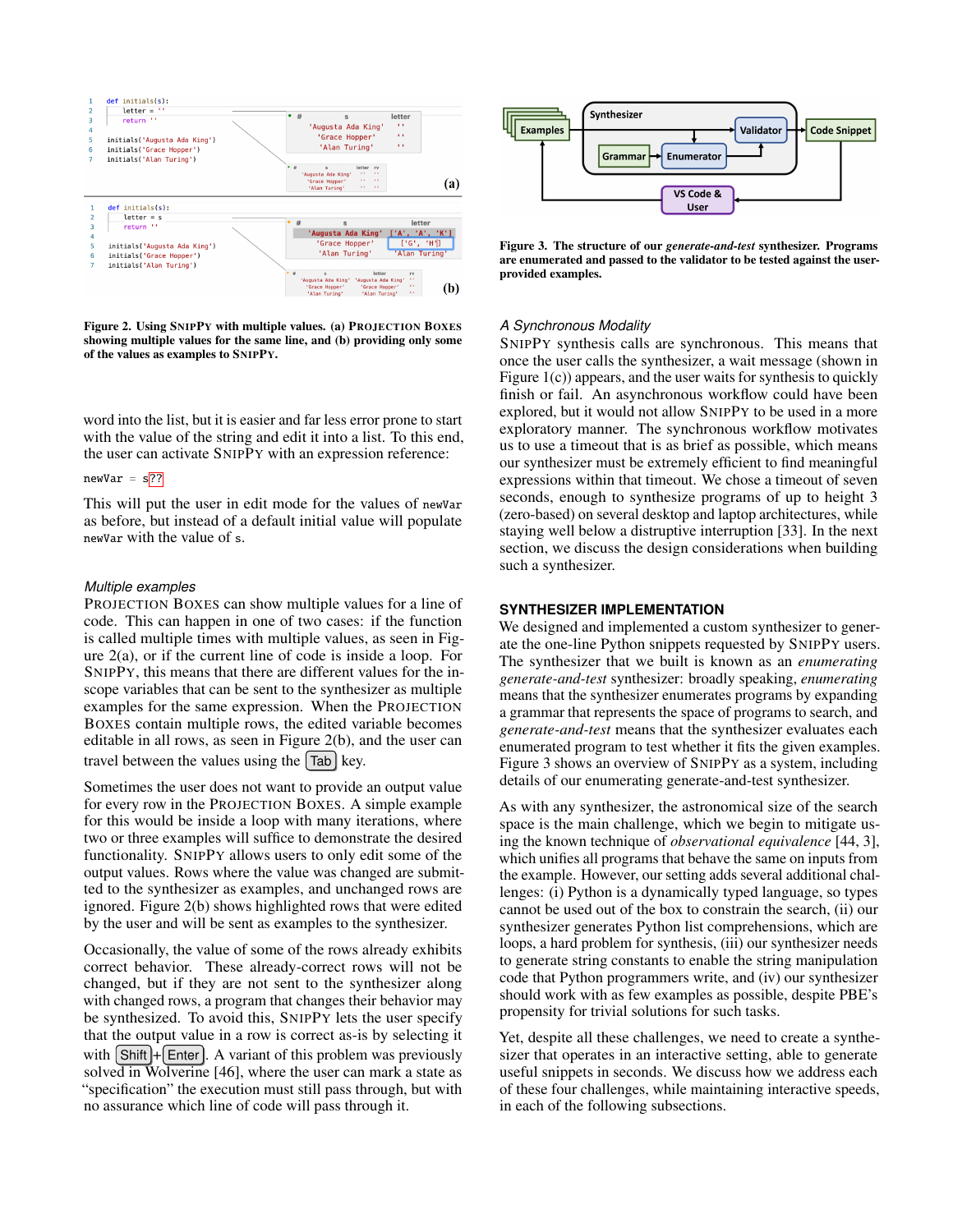- $E$  ::=  $I | S | L |$ ... *I*  $:= x | I + I | S.$  **find**(*S*)  $| max(IL) | int(S) | ...$ *S* ::=  $s | S+S | S[I] | S[I:I] | \text{str}(I) | S.join(SL) | ...$  $L$  ::=  $SL \, | \, IL$
- $SL ::= sl | S.split(S) | [S for var in L] | ...$
- $IL ::= \mathit{il} \mid [I \text{ for var in } L]$
- $x$  ::= vars with only int values in examples
- $s$   $::=$  vars with only string values in examples
- $sl$  ::= vars with only list-of-string values in examples
- $il$  ::= vars with only list-of-int values in examples

<span id="page-5-0"></span>Figure 4. Fragment of the expression grammar supported by SNIPPY. *E*  is the root expression; *I* are integer expressions; *S* are string expressions; *SL* are list-of-strings expressions; *IL* are list-of-ints expressions.

# **Python as a typed language**

Python is a dynamically typed language, i.e., type-checking is deferred until runtime. This means a lot of fexibility, even allowing a variable at one statement in the program to take on different types each time the statement is executed. However, our synthesizer runs statically (i.e., before runtime), at which point type information in Python is not available. Without type information for the generated expressions, any possible operation could be applied to a given expression, which makes the search space intractably large. Instead, we treat Python as a typed language with integers, strings, booleans, and lists and dictionaries that are homogeneous in type.

We do this by inferring variable types from the examples, and designing a grammar that has productions for each type, restricting the parameters of functions to certain types. To provide a sense of what this grammar looks like, Figure [4](#page-5-0)  shows a fragment of the expression grammar used in SNIPPY (note it is far from the full grammar). This grammar only allows for homogeneous lists (lists of all integers or lists of all strings), and also restricts certain functions to operate only on certain types, e.g., max is restricted to lists of integers even though max can run on iterable types of all kinds. While this limits the SNIPPY synthesizer, it also greatly reduces the number of programs that must be searched, which lets SNIPPY fnd large and useful programs within seconds.

# **List and Dictionary Comprehensions**

Our synthesizer is a *bottom-up* synthesizer, meaning that it uses production rules from the grammar to combine previously discovered expressions into larger expressions. For example, using the grammar in Figure [4](#page-5-0) and the synthesis call in Figure [1\(](#page-2-0)c), the enumerator starts with the terminal production rules, enumerating constants, including ' ', and the variables, in this case the string s. The enumerator then applies the rule  $S := S$ . split(*S*) to create all expressions of this form, with *S* replaced by any of the current string expressions, which are the string constants and s, generating (among others), ' '.split(s) and s.split(' '). The process continues, iteratively building larger and larger expressions. Each expression is tested against the examples, and if an expression that satisfes all examples is found, it is returned to the user.

Unfortunately, this process breaks down for list and dictionary comprehensions that SNIPPY must support. Consider the production  $SL := [S \text{ for } \text{var in } L]$  for making a list of strings from another list. The nonterminal *S* (the "body" of the comprehension) can include the new variable var, so *S* in this production is actually derived from a different grammar than *L* (since *L* cannot access var). To account for this, our synthesizer uses the approach proposed in [\[34\]](#page-12-16): expressions are generally built using a standard bottom-up approach, except bodies of comprehensions, which are built using *nested*  bottom-up enumerations. For  $SL := [S]$  for var in  $L$ ], the enumerator builds *L* bottom-up, and for each generated *L* it fxes *L* in the expression [*S* for var in *L*], and then starts a nested enumeration for *S*.

Performing this new *nested* enumeration for comprehension bodies has three benefts: (1) the nested enumeration can include the comprehension variable var (2) the nested enumeration can omit the production rules for comprehensions, preventing nested comprehensions and reducing the search space, and (3) most importantly, this nested enumeration can incorporate the inputs from the examples into *observational equivalence*, as the external enumeration does, with the help of another technique called *input extension* [\[34\]](#page-12-16), and by doing so drastically reduce the search space of the nested enumeration.

### **Discovering string literals**

Bottom-up enumeration has to start with a set of constant literals like 0 and 1. To make synthesis efficient this set must be small. SNIPPY supports the constants  $-1$ , 0, 1, and '', though more constants can be enumerated with simple postprocessing. E.g., the expression  $1 + 1 + 1$  (generated by the grammar) can be simplifed via post-processing to 3.

However, for string problems, particularly string wrangling, there is often a need for string literals that *cannot* be discovered by the grammar, even with the above post-processing. One could, in theory, ensure the grammar contained string concatenation and every ASCII character, which would let the synthesizer construct any ASCII string, but this would make the search unusably slow, and still only cover English strings.

Another approach to this problem, taken by the benchmark suite of the competition for syntax-guided solvers [\[4\]](#page-10-7), is to adapt the synthesizer's grammar for every problem, adding only the string literals needed on a per-task basis. However, this does not suit a live system like SNIPPY where the user can ask for arbitrary problems to be solved, since we do not want to burden the user with specifying string literals each time.

SNIPPY implements a middle ground between these approaches. Its grammar is initialized with a single string literal, ' ', but is extended as necessary. Before enumeration, the synthesizer searches the outputs of the provided examples for substrings that do not appear in any of the inputs or the grammar, and adds them to the grammar. For instance, in our motivating example, the output initials are separated by the character '.', which is not part of the SNIPPY grammar. If it does not appear in any of the input variables in the example, then it will be added to the grammar. However, if the user had added a new variable dot with the value '.', then a new constant is no longer needed, and it will not be added.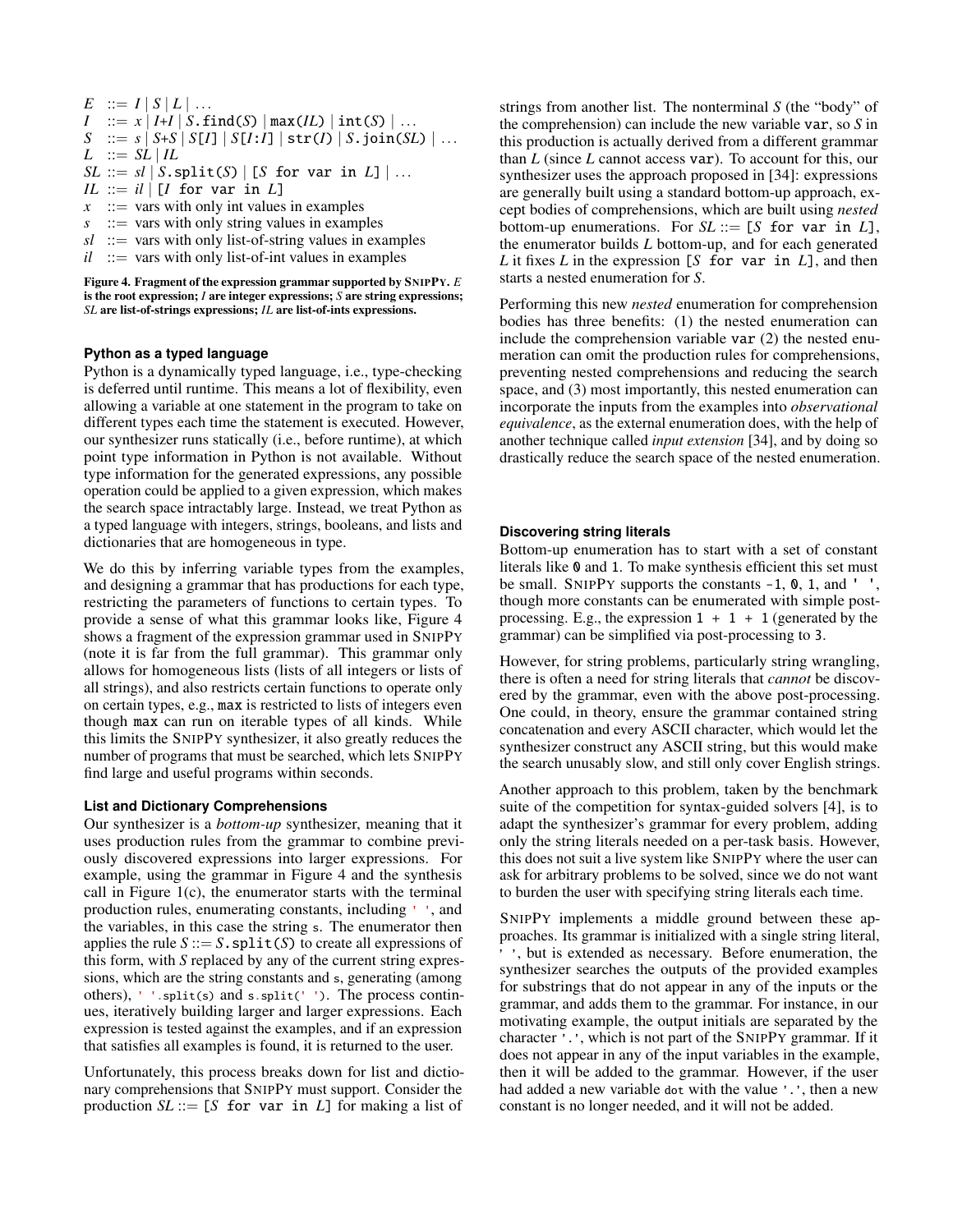# **Variable usage**

Synthesizers often require that the synthesized expression use all variables available, a property called *relevancy* [\[16\]](#page-11-17). However, this requirement does not make sense for SNIPPY. The example inputs include every variable in scope during the assignment statement being synthesized, including inputs to previous steps and intermediate results. Forcing the synthesizer to use all these variables can lead to unintuitive and hard to explain results, and will likely cause no result to be found.

However, removing the relevancy requirement entirely is also problematic. Let us assume the user gives the variable out the value -2. Several programs will evaluate to -2 on the inputs from the examples, but the frst one found by the synthesizer is -1 + -1, which is then post-processed into -2 and returned to the user. PBE tools approach this scenario in one of two ways: by requiring the user to add another example to show -2 is not *always* the output, or by biasing the synthesis process heavily against constants. This bias is sometimes so severe that, for instance, if -2 is needed within a larger expression like s[-2] (the second to last character of the string s), the synthesizer would prefer a program where -2 is generated with as few constants as possible, such as  $a$ . find(b) +  $a$ . find(b) when  $b$ is not a substring of a. The result,  $s[a.find(b) + a.find(b)],$ is both less general—it works for the current inputs, but may not work for others—and makes little sense unless the user understands this biased model.

SNIPPY does not bias its search against constants in general, but applies a reduced relevancy requirement by not returning a result program that does not use variables. For example, it will construct the expression -2, and use it to construct larger programs such as s[-2]. However, if the example output is -2, the synthesizer will not return -2 as the target program, and instead continue searching for a more suitable program.

### **STUDY METHODOLOGY**

To evaluate SNIPPY, we conducted a within-subjects user study comparing Python development using SNIPPY to developing with PROJECTION BOXES.

We focused our study on the following research questions:

- RQ1: Does SSL-PBE make a difference in speed and correctness compared to an unaided development process?
- RQ2: How useful is SSL-PBE, as measured for example by the percentage of the fnal code that is written by SNIPPY vs by the user?
- RQ3: Do users report positive experiences with SSL-PBE?
- RQ4: How does SSL-PBE compare to searching the internet for help?

We recruited 13 participants, 9 male, 4 female, with between 3 and 23 years of programming experience (average 8.7) for a two-hour user study. We asked potential participants to selfrate their Python experience on a scale of 1 (not familiar at all) to 5 (extremely familiar), and selected participants with experience between 2 and 4.

#### **Tasks**

Each participant solved 4 Python tasks from the competitive programming website <codewars.com>. The tasks are:

- A: abbreviate<sup>2</sup>: Convert full name to lowercase initials separated by periods
- B: count-duplicates<sup>3</sup>: return number of characters that appear in a given list more than once
- C:  $max-min<sup>4</sup>$ : compute min and max of a list
- D: palindrome<sup>5</sup>: compute whether a string can be a palindrome if rotated by one ore more characters

We grouped the tasks into two sets that provided the same level of diffculty: (A,B) and (C,D). A and C were easier tasks, while B and D were harder tasks. We used two order of the tasks:  $(A,B)$ ; $(C,D)$  and  $(C,D)$ ; $(A,B)$ .

### **Control and Test Conditions**

We use two tool configuration, one control and one test. The control is called PROJECTION BOXES, which in this case will refer to the live visualization *without* SNIPPY. The test condition is SNIPPY. Since users had never seen PROJECTION BOXES before, we randomized the order of the control/test to prevent any advantage to SNIPPY users from being more experienced with PROJECTION BOXES.

Since we have two orders of the control/test, and two orders of the tasks, we have four groups:

- 1. SNIPPY: (A,B) ; PROJECTION BOXES: (C,D) (4 users)
- 2. PROJECTION BOXES: (C,D) ; SNIPPY: (A,B) (2 users)
- 3. SNIPPY: (C,D) ; PROJECTION BOXES: (A,B) (4 users)
- 4. PROJECTION BOXES: (A,B) ; SNIPPY: (C,D) (3 users)

Participants were randomly assigned into the above groups, maintaining even group sizes, divided by level of expertise. Participants were then asked to solve the frst two tasks with the frst tool and the second two tasks with the second tool.

### **Study Session**

The study was conducted remotely via video conferencing. Because SNIPPY requires installing and setting up a runtime environment, the study was also conducted via remote control.

Users were frst given a survey about their background as programmers. Additionally, users were asked whether they have experience with other synthesis tools, either by prior use of academic tools or using smart code completion products.

We developed two instructional videos, one for PROJECTION BOXES, and one for SNIPPY. The SNIPPY video assumes PROJECTION BOXES had been introduced. Participants starting with PROJECTION BOXES were shown the PROJECTION BOXES video before using PROJECTION BOXES, then the SNIPPY video before using SNIPPY. Participants starting with SNIPPY were shown both the PROJECTION BOXES and the SNIPPY video before starting with SNIPPY, and no additional video before using PROJECTION BOXES. After the instructional video for a tool participants were given a demo task not

<span id="page-6-0"></span><sup>2</sup><https://www.codewars.com/kata/554b4ac871d6813a03000035>, an additional step asking for a lowercase abbreviation was added to make the task more difficult.

<span id="page-6-3"></span><span id="page-6-2"></span><span id="page-6-1"></span><sup>3</sup><https://www.codewars.com/kata/54bf1c2cd5b56cc47f0007a1> <sup>4</sup><https://www.codewars.com/kata/554b4ac871d6813a03000035> <sup>5</sup><https://www.codewars.com/kata/5a8fbe73373c2e904700008c>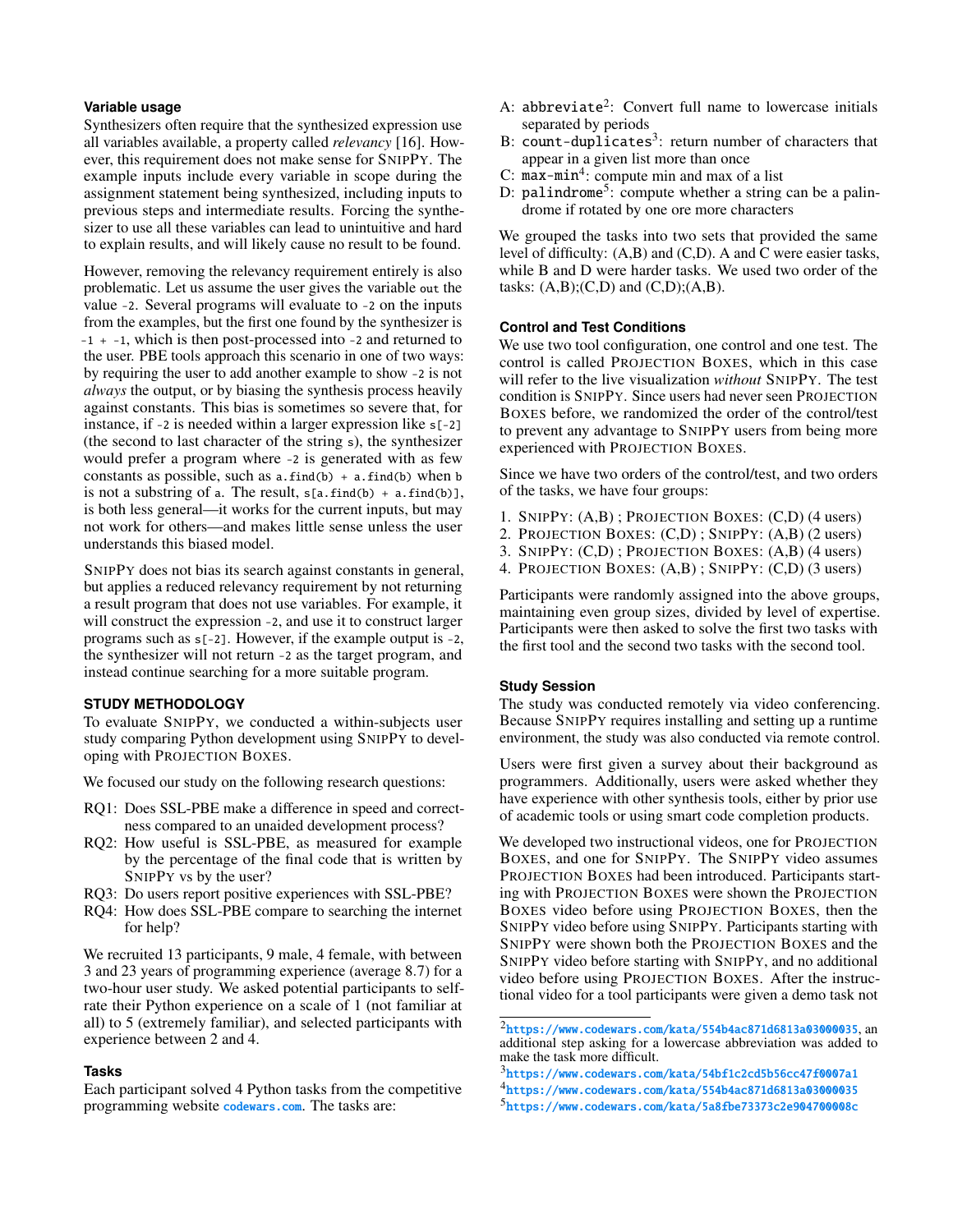

<span id="page-7-0"></span>Figure 5. Percentage and number of correct answers for each task.

|         |     | Easy       |         | Hard       |            |  |
|---------|-----|------------|---------|------------|------------|--|
|         |     |            |         | count-     |            |  |
|         |     | abbreviate | max-min | duplicates | palindrome |  |
| All     | avg | 22%        | 33%     | $-7%$      | 2%         |  |
|         | med | 21%        | 139%    | $-18%$     | $-21%$     |  |
| Correct | avg | 21%        | 13%     | $-25%$     | $-1\%$     |  |
|         | med | 28%        | 80%     | $-36%$     | $-21%$     |  |

<span id="page-7-1"></span>Table 1. Changes in session times in SNIPPY compared to PROJECTION BOXES. Negative percentage indicates a speedup.

related to the study tasks for a few minutes of guided exploration of the tool. Users were also given an opportunity to ask questions about the tool after the demo tasks.

Participants then performed the tasks. When using PROJEC-TION BOXES, participants were given a web browser and free internet access to search for code, whereas SNIPPY users were only given SNIPPY. Participants were instructed to use SNIPPY as much (or as little) as they wish. Tasks included suggested examples to help users check their answers. Participants determined when a task ended, either by saying they completed it or by giving up on the current task and moving to the next task. Each task was capped at 35 minutes.

After all four tasks, users were given a fnal survey asking them to refect on ways SNIPPY helped them to write code.

#### **RESULTS**

#### **Session times and correctness (RQ1)**

Figure [5](#page-7-0) shows the number and percentage of correct answers to each task, determined via 10 unit tests for each task that were run after the session ended.. Our study is too small to show statistical signifcance, but we examine the tasks with the most notable differences: abbreviate and palindrome.

In abbreviate, participants who did not have SNIPPY made more mistakes. Most of the mistakes in abbreviate had to do with using an incorrect separator between initials. Users who used SNIPPY to synthesize the code that combines the frst letters of the names did not make this mistake, as they used the given expected output to generate the correct code. Also, of the two participants who gave up on palindrome (P1, and P12), P12 did not use the synthesize function feature of SNIPPY for the entire 20 minute session, essentially reducing the session to a PROJECTION BOXES session.

Table [1](#page-7-1) shows the change in session times from PROJECTION BOXES to SNIPPY, with PROJECTION BOXES as a baseline. A negative percentage indicate a reduction in session time (speedup), whereas a positive percentage indicates an increase in session time (slowdown). The numbers are provided both

|              |     |     |     | $count-$                                 |     |
|--------------|-----|-----|-----|------------------------------------------|-----|
|              |     |     |     | abbreviate max-min duplicates palindrome |     |
| Useful calls | avg | 61% | 36% | 36%                                      | 27% |
| Total calls  | med | 58% | 25% | 20%                                      | 20% |
| Synthesized  | avg | 47% | 66% | 28%                                      | 18% |
| All code     | med | 47% | 65% | 23%                                      | 15% |

<span id="page-7-2"></span>Table 2. Synthesis calls in relation to the fnal solution

for all sessions, and for all sessions where the participants found correct solutions.

While our study is not large enough to provide statistically signifcant results, broadly speaking, our preliminary numbers suggest a possible pattern based on how hard the task is. Indeed, recall that abbreviate and max-min were easier tasks, while count-duplicates and palindrome were harder tasks. In the two easier tasks, SNIPPY appears to make the sessions longer, whereas for the two harder tasks, SNIPPY appears to make the sessions shorter.

There are two factors that could explain this. First, for easier tasks, writing the code directly can be faster than using a synthesizer, especially if using the synthesizer requires multiple round trips (e.g., if the first example is insufficient, and a second example is needed).

Our results echo those of previous studies such as Galenson et al. [\[11\]](#page-11-13), where using synthesis in a freeform manner more than doubled the time to completion of the task. However, we are encouraged by the fact that our slowdown is not as severe, indicating the live programming aspect of SSL-PBE helps mitigate some of the overhead of using the tool.

#### **Usefulness of Synthesis (RQ2)**

We measured how many synthesis calls were useful to the programmer. We counted as useful any synthesis call where a non-trivial part of the synthesized code was used in the participant's fnal program. As not useful we counted all other calls, including calls where synthesis timed out. The results are in the top part of Table [2.](#page-7-2)

In general, we see that a sizeable number of synthesis calls are not useful. Still, for every task but palindrome at least one participant had 100% useful synthesis calls. P8 in count-duplicates and P12 in palindrome had no useful calls in the course of solving their task.

Additionally, we measured how much of each user's fnal program originated from the synthesizer. To do this, we computed the proportion of tokens (using Python's own code tokenizer) in the user's answer that came from synthesis. We did not count things not generated by SNIPPY, such as the assignment into a variable or the return statement of the function, and in the case the user renamed a variable in the synthesized code, the variable name was counted as user code, while the rest of the snippet was counted as synthesizer code. In short, we measured the manual effort that was performed by the user and how much was delegated to the synthesizer. The average and median results are in the bottom part of Table [2.](#page-7-2)

Because SNIPPY does not generate things like the return statement or assignments, and because palindrome required a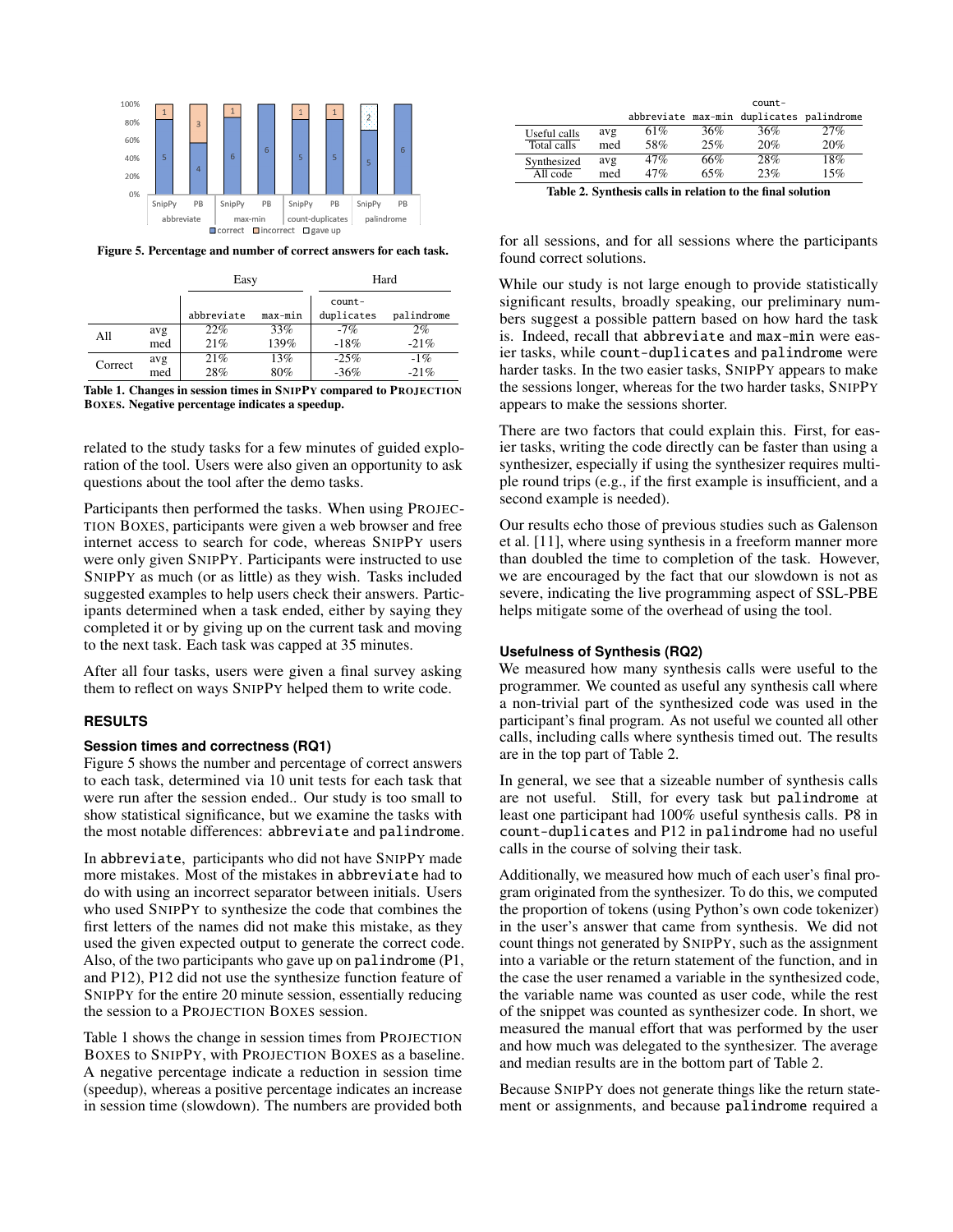|                                             | Average Median Dist. |                |  |
|---------------------------------------------|----------------------|----------------|--|
| SNIPPY helped me write my code              | 3.46                 | $\mathcal{E}$  |  |
| SNIPPY was easy to use                      | 4.23                 |                |  |
| I would use SNIPPY again                    | 3.54                 | $\overline{4}$ |  |
| SNIPPY would be useful beyond today's tasks | 3.69                 |                |  |
| I would like to have PROJECTION BOXES       | 4.54                 | 5              |  |
| I would like to have SNIPPY available       | 4.38                 | 5              |  |
|                                             |                      |                |  |

<span id="page-8-0"></span>Table 3. Survey Results. All questions are on a likert scale where 1 is "Disagree" and 5 is "Agree".

loop to be manually written, 100% synthesized was not a possible result. Broadly speaking, programmers tackling the harder tasks (count-duplicates and palindrome) wrote more of the program manually. These tasks are harder to break up into synthesis-ready chunks, and in some approaches to the task, the synthesizer will no longer help. All tasks except palindrome *could* be solved almost entirely by synthesis, and the largest portion synthesized by one user was 83% in count-duplicates (P3, 39 of 47 tokens). The way a problem is deconstructed for synthesis is crucial to how much of it can be synthesized. Users whose breakdown of the task meshed with SNIPPY could synthesize every step and write almost no code, whereas users who did not come up with such a breakdown were still able to synthesize code, but to a lesser extent. Overall, we see that although a lot of synthesis calls were not successful, calls that were successful provided users with substantial parts of the solution.

# SNIPPY *and data-dependent loops*

A very frequent cause of failed synthesis calls was an attempt to synthesize statements inside loops that cause a data dependency between the iterations, or a loop where a variable is written to in one iteration, then used in the next, a simple example of which is  $sum = sum + i$ . Dependent loops are a known hard problem in program synthesis [\[34\]](#page-12-16), and are notoriously hard to specify correctly even under the best conditions. Attempting to synthesize these was a gap in the participants' understanding of the synthesizer limitations (even for participants who were previously familiar with synthesis tools). We discuss the implications of this gap in the next section.

# **User survey (RQ3)**

Table [3](#page-8-0) shows the results of our survey, including the average, median and the distribution of scores. In the "Discussion" section below we will discuss in more detail the factors that affect the utility of SNIPPY, and explain these results. For now, we do note that, even though the scores on utility are lower than others, because SNIPPY can be invoked as needed, users still overall said they would like to have SNIPPY available.

# **Comparison to Searching the Internet (RQ4)**

One of the questions in our post-study questionnaire asked participants to compare SNIPPY to searching the internet. Overall, 23.1% of participants said that they preferred SNIPPY to the internet, 15.4% said they preferred the internet, and the remainder said that it depends and explained the trade-offs.

P1, P10, and P12 stated that SNIPPY can work well even if one does not have a clear picture of what they should search for online. P1 also said that SNIPPY solutions are more concise.

One recurrent theme we observed is that searching the internet and SNIPPY supplement each other, each having different strengths. (In fact P7 said that they would frst try SNIPPY and if that didn't work they would search the internet.) For the kinds of code snippets that SNIPPY can generate, SNIPPY is better, for several reasons that were explicitly mentioned by our participants. First, SNIPPY can fnd a solution quickly without imposing the cognitive burden of switching to another window or tool. Second, SNIPPY can fnd compact solutions. Third SNIPPY correctly connects the generated snippet to the surrounding code – in contrast solutions from the internet often need to be adapted and correctly glued into the surrounding context, a non-trivial and error prone task. Finally SNIPPY can work well even when the programmer does not have a clear picture of what to search for on the internet.

On the other hand, however, SNIPPY (as with any synthesis tool) has limitations in what it can do, and this affects its utility compared to searching the internet.

# **DISCUSSION**

# **Usage of Small-Step Live Programming by Example**

Through our study, we identify three predominant ways in which SNIPPY helped programmers.

First, some participants used SNIPPY in precisely the way we anticipated: decomposing the problems into smaller steps, then editing the live data to make SNIPPY generate code snippets for those smaller steps. In these cases, SNIPPY does not help *algorithmically*, but instead provides help with individual steps of a larger algorithm. The most successful uses of SNIPPY were ones where the programmer came up with the high-level strategy, and SNIPPY helped with the individual steps.

Second, some participants used SNIPPY "on the side": they would stop coding the main task they were working on, and start writing code separately to get SNIPPY to generate a useful snippet. For example, P1 used this approach to generate code for rotating a string by a constant number—3 characters. Once the code for rotating a string by 3 was generated, P1 took the snippet, generalized it to an arbitrary rotation by k and placed it inside a loop. This interruption in the fow of programming leads to a less fuid process, but still uses SNIPPY effectively.

Third, some participant used SNIPPY to recall details about Python syntax or Python libraries they had forgotten. In this situation, the programmer might know how to do something, but forgot (or possibly is not fully familiar with) the details of expressing it in Python. Examples of such easily forgotten details, especially for those with less Python experience (but even for programmers with a lot of Python experience) include: the order of parameters to certain methods, like split; the exact syntax of dictionary comprehension; the exact syntax of list/dictionary comprehension with an embedded flter; the name of library functions, e.g., for converting characters to lower case, for returning the keys *and* values of a dictionary, or for returning the elements *and* indices of a list.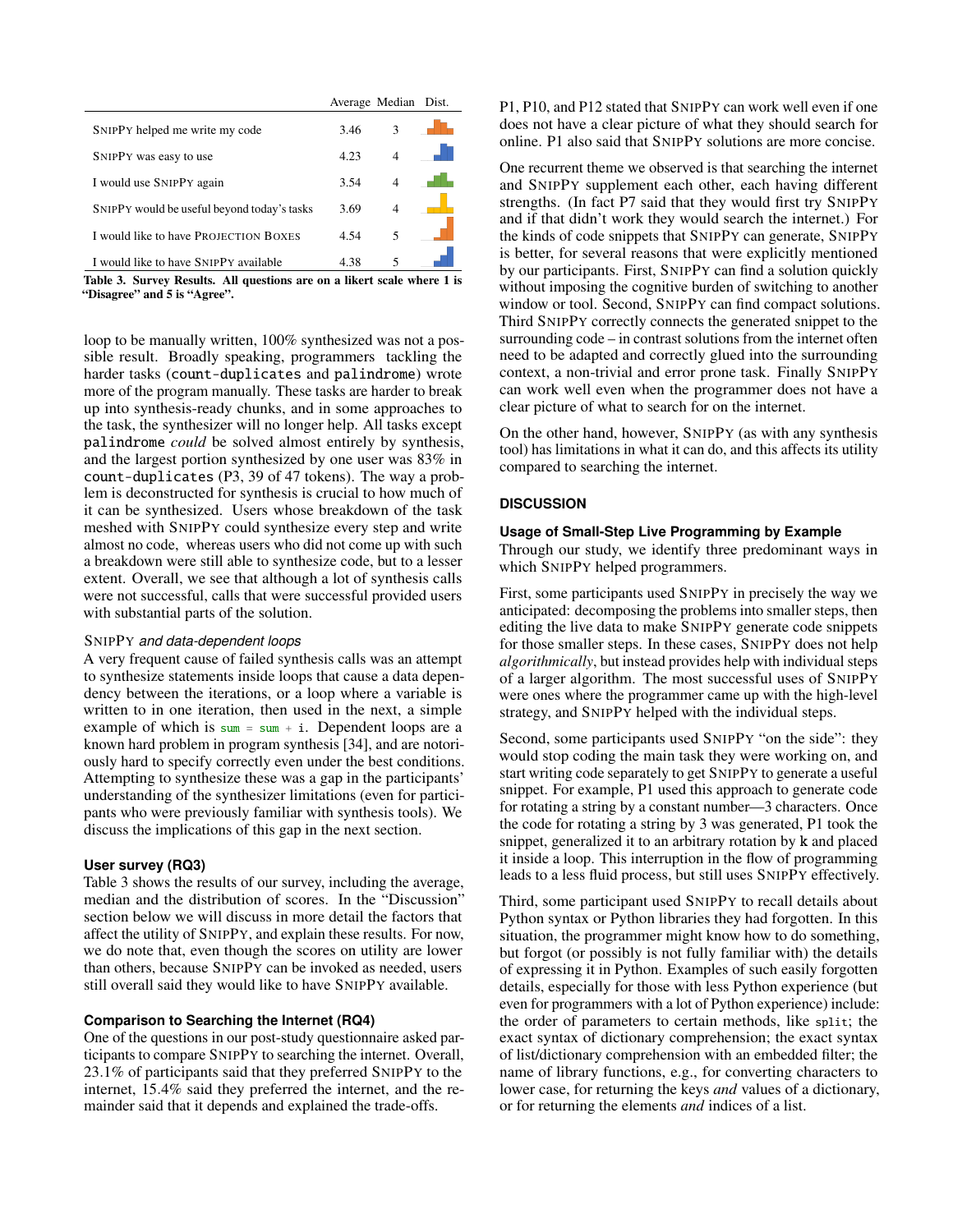#### **Understanding Synthesized Code**

When a synthesizer generates code, there is a question of how well the programmer understands the code. In our study, programmers checked that the code appeared reasonable but did not try to understand the details. In some cases, participants remarked on the synthesized code being simpler than they would have written. In other cases, participants explicitly said that the code worked, but they did not fully understand it.

One may be concerned about correctness when programmers use code that they do not fully understand, but in our study we observed that this did not drive programmers to an incorrect solution. We also observed users sometimes take code snippets they do not fully understand from the internet in our control setting, and are not the frst to document this [\[6\]](#page-10-8).

However, we observed a much more interesting problem when programmers do not understand the synthesized code: it leads to the mindset that the synthesizer is all-or-nothing: either the synthesizer eventually generates code that works, or if not, then the programmer just gives up on the synthesizer altogether. Unfortunately, this can prevent the programmer from using an almost-correct solution generated by the synthesizer.

This happened to P2 who used SNIPPY in palindrome to generate an almost-correct solution. Given the setup that the programmer used, the synthesized code only worked for lists of size 4. Had the programmer generalized 4 to an expression for the list's length, the problem would have been solved. Instead they tried unsuccessfully to generalize the examples and re-synthesize, and eventually gave up on the problem.

More generally, this leads us to the following takeaway:

*Because programmers do not try to understand the code generated by the synthesizer, they unnecessarily shy away from trying to use partial results from the synthesizer.* 

This in turn points to a possible direction for future research, namely on understandability and usability of partial results in synthesizer-generated code (something that has already started being explored, for example in Wrex [\[9\]](#page-10-5) and Bester [\[35\]](#page-12-11)).

#### **Mental Model of the Synthesizer**

We have noticed that the mental model that the programmer has of the synthesizer is very important. We start by framing our discussion in terms of the well-known gulfs of evaluation and execution. The gulf of evaluation captures how well a user can understand the internal state of the system. The gulf of execution captures how well a user can discover how to make the system take steps toward an ulterior goal. In the setting of programming, the gulf of evaluation relates to understanding the program state and its result; the gulf of execution relates to understanding what kinds of statements should be written next to fnish a task. E.g., at a command line prompt, showing the current directory and the computer name eases the gulf of evaluation (exposing internal state); making commands at the prompt discoverable via auto-complete or command-line searches may ease the gulf of execution (making it easier to choose the next step toward a goal).

PROJECTION BOXES help with the gulf of evaluation, since they make the internal state of the program visible at all times. However, they do not help explicitly with the gulf of execution, since they do not help directly with writing the code.

SNIPPY provides this missing aspect of PROJECTION BOXES, easing the gulf of execution with explicit help discovering the next statement toward a broader end goal. However, this oversimplifcation misses an important subtlety. While SNIPPY does ease the gulf of execution in some ways, it introduces a different kind of burden that also relates to the gulf of execution: the programmer must now pick between SNIPPY and one of three other approaches: (1) writing the code by hand, (2) searching the internet, or (3) manually decomposing the problem into smaller pieces to try with SNIPPY.

So, in essence, we have shifted the gulf of execution from one kind of gulf to another: from fguring out what statement to write next, to fguring out if SNIPPY should be used for the next statement. This new gulf of execution is particularly interesting because for programmers to make the choice between SNIPPY and other approaches, we have observed that they must have an *accurate* mental model of the synthesizer's abilities. If a programmer broadly understands (through trial and error) what kinds of tasks the synthesizer can do, they will know when to invoke the synthesizer and when to try something else. However, if the programmer has a poor mental model of the synthesizer's ability (e.g., one that *overestimates*  the synthesizer's ability), then the programmer might waste time and energy trying to get the synthesizer to do something that it simply cannot. This leads to frustration, making it less likely that the synthesizer will be used the next time around. Furthermore, if the programmer *underestimates* the synthesizer's ability, they will under-utilize the tool.

*We introduce the term* user-synthesizer gap *to refer to this gap between the user's mental model of the synthesizer's abilities and the actual abilities of the synthesizer.* 

We are not the first to notice this kind of effect. Lau [\[24\]](#page-11-18) explored the related topic of a user's *trust* of the synthesizer, concluding that the adoption of Programming by Demonstration tools is held back by tool behaviors that undermine that trust. Gero et al. [\[12\]](#page-11-19) explored mental models of AI agents in an interactive game, strengthening the conclusion that mistrusting the system is detrimental to success of the user, but also fnding that: (1) users with a generally good understanding of AI systems developed a better mental model of the AI agent and (2) people tended to overestimate the AI's abilities.

The way the *user-synthesizer gap* manifested itself in our study shows that the overestimation of the AI system's capabilities documented by Gero et al. also occurs for synthesizers, but that it may involve *underestimating* the synthesizer's ability instead. Because state-of-the-art general-purpose synthesizers still cannot generate *all* the necessary code in a real setting, the only way a synthesizer can help a programmer is on subproblems to a larger task. In this situation, the *user-synthesizer gap* will inevitably come into play. This is less pronounced in domain-specifc tools, as the limits of the domain act as an accurate mental and actual model for the synthesizer's limits.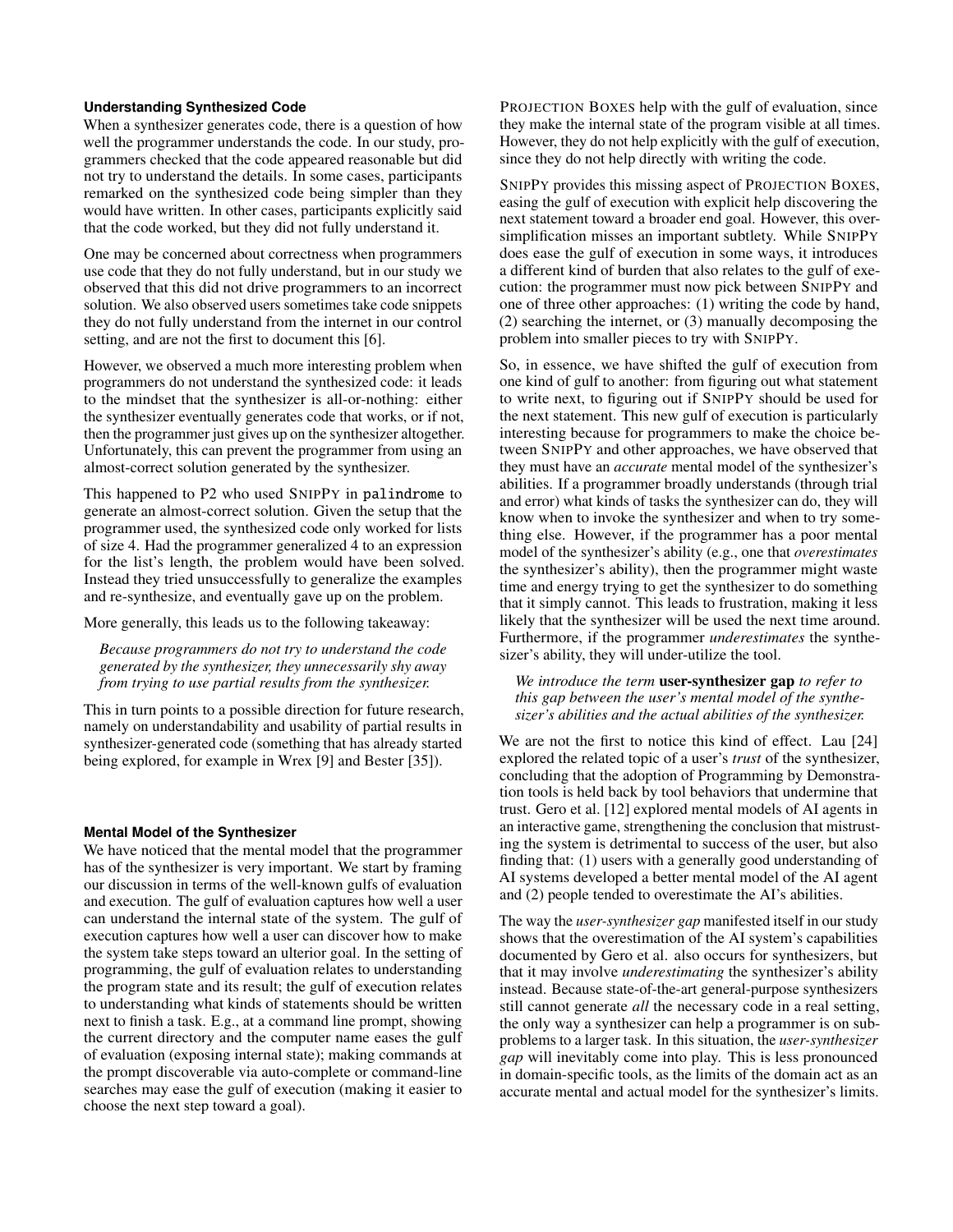We observed three properties about this gap. First, it is a much bigger problem if the user over-estimates the synthesizer's ability than underestimates it. Second, the larger the gap is, the more difficult it becomes for the programmer to make choices about how to incorporate the synthesizer into programming tasks. Third, this gap is self-correcting in some ways, in that if the gap is large, programmers eventually understand this, and adjust their mental model to reduce the gap. Consequently, as the programmer learns more about the synthesizer through trial and error, the gap can decrease over time, but this is a nontrivial learning curve that takes time, and can be a signifcant impediment to the adoption of synthesizers.

All the above observations lead us to believe that reducing the *user-synthesizer gap* represents an impactful future research arc that has the potential to further unlock the potential of state-of-the-art synthesis techniques.

### **LIMITATIONS**

While the results of the study are promising, our study has certain limitations that remain to be addressed in future work.

Our study compares SSL-PBE with live programming augmented with searching the internet in a browser. Further studies would be needed to compare SSL-PBE to other interaction models, such as web searches or knowledge bases embedded in the IDE [\[28,](#page-11-20) [10\]](#page-10-9), big-step synthesis tools in and out of the IDE [\[21\]](#page-11-14), and smart code completion [\[17\]](#page-11-15).

There are also several threats to the validity of our results. Our survey was conducted in the presence of one of the authors, which could lead to a social desirability bias. Additionally, the phrasing of questions was not neutral (e.g. "SNIPPY helped me write my code" instead of "How helpful was SNIPPY in writing your code").

There may also be a bias in our fndings on users' understanding of the synthesized code. Our tasks each included one or more examples participants could input into the live programming environment, which could limit users' view of the code to those inputs and discourage them from examining the synthesized code further.

Finally, the small sample size and short length of tasks could be a threat to the internal validity of the study. Individual differences in coding speed could affect the conclusions we drew from the length of the programming sessions.

### **CONCLUSION**

We introduced a new paradigm called *Small-Step Live Programming by Example* and discussed its implementation in SNIPPY. Through a within-subjects study we demonstrated that this paradigm is easy to use, and is most effective in non-trivial tasks. We also found that almost all participants preferred SNIPPY over searching the internet in some cases. Furthermore, our study showed that most users did not attempt to understand the code deeply, which resulted in an all-or-nothing approach to using SNIPPY's output. Finally, we identifed the "*user-synthesizer gap*", which describes the gap between the user's mental model of the synthesizer's capabilities and its actual capabilities. We believe that reducing this gap represents an important direction for future research.

### **ACKNOWLEDGMENTS**

This work was supported in part by NSF grants 1943623 and 1911149.

#### <span id="page-10-2"></span>**REFERENCES**

- [1] 2019. Alfie. <https://alfie.prodo.ai/>. (2019). Accessed: 2019-09-01.
- <span id="page-10-3"></span>[2] 2019. LightTable. <http://lighttable.com/>. (2019). Accessed: 2019-09-01.
- <span id="page-10-6"></span>[3] Aws Albarghouthi, Sumit Gulwani, and Zachary Kincaid. 2013. Recursive program synthesis. In *International Conference on Computer Aided Verifcation*. Springer, 934–950.
- <span id="page-10-7"></span>[4] Rajeev Alur, Dana Fisman, Rishabh Singh, and Armando Solar-Lezama. 2017. Sygus-comp 2017: Results and analysis. *arXiv preprint arXiv:1711.11438*  (2017).
- <span id="page-10-1"></span>[5] Benjamin Biegel, Benedikt Lesch, and Stephan Diehl. 2015. Live object exploration: Observing and manipulating behavior and state of Java objects. In *2015 IEEE International Conference on Software Maintenance and Evolution (ICSME)*. 581–585. DOI: <http://dx.doi.org/10.1109/ICSM.2015.7332518>
- <span id="page-10-8"></span>[6] Joel Brandt, Philip J. Guo, Joel Lewenstein, Mira Dontcheva, and Scott R. Klemmer. 2009. Two Studies of Opportunistic Programming: Interleaving Web Foraging, Learning, and Writing Code. In *Proceedings of the SIGCHI Conference on Human Factors in Computing Systems (CHI '09)*. Association for Computing Machinery, New York, NY, USA, 1589–1598. DOI: <http://dx.doi.org/10.1145/1518701.1518944>
- <span id="page-10-4"></span>[7] Sarah E Chasins, Maria Mueller, and Rastislav Bodik. 2018. Rousillon: Scraping Distributed Hierarchical Web Data. In *Proceedings of the 31st Annual ACM Symposium on User Interface Software and Technology*. 963–975.
- <span id="page-10-0"></span>[8] Ravi Chugh, Brian Hempel, Mitchell Spradlin, and Jacob Albers. 2016. Programmatic and Direct Manipulation, Together at Last. In *Proceedings of the 37th ACM SIGPLAN Conference on Programming Language Design and Implementation (PLDI '16)*. Association for Computing Machinery, New York, NY, USA, 341–354. DOI: <http://dx.doi.org/10.1145/2908080.2908103>
- <span id="page-10-5"></span>[9] Ian Drosos, Titus Barik, Philip J. Guo, Robert DeLine, and Sumit Gulwani. 2020. Wrex: A Unifed Programming-by-Example Interaction for Synthesizing Readable Code for Data Scientists. In *Proceedings of the 2020 CHI Conference on Human Factors in Computing Systems (CHI '20)*. Association for Computing Machinery, New York, NY, USA, 1–12. DOI: <http://dx.doi.org/10.1145/3313831.3376442>
- <span id="page-10-9"></span>[10] Ethan Fast, Daniel Steffee, Lucy Wang, Joel R. Brandt, and Michael S. Bernstein. 2014. Emergent, Crowd-Scale Programming Practice in the IDE. In *Proceedings of the*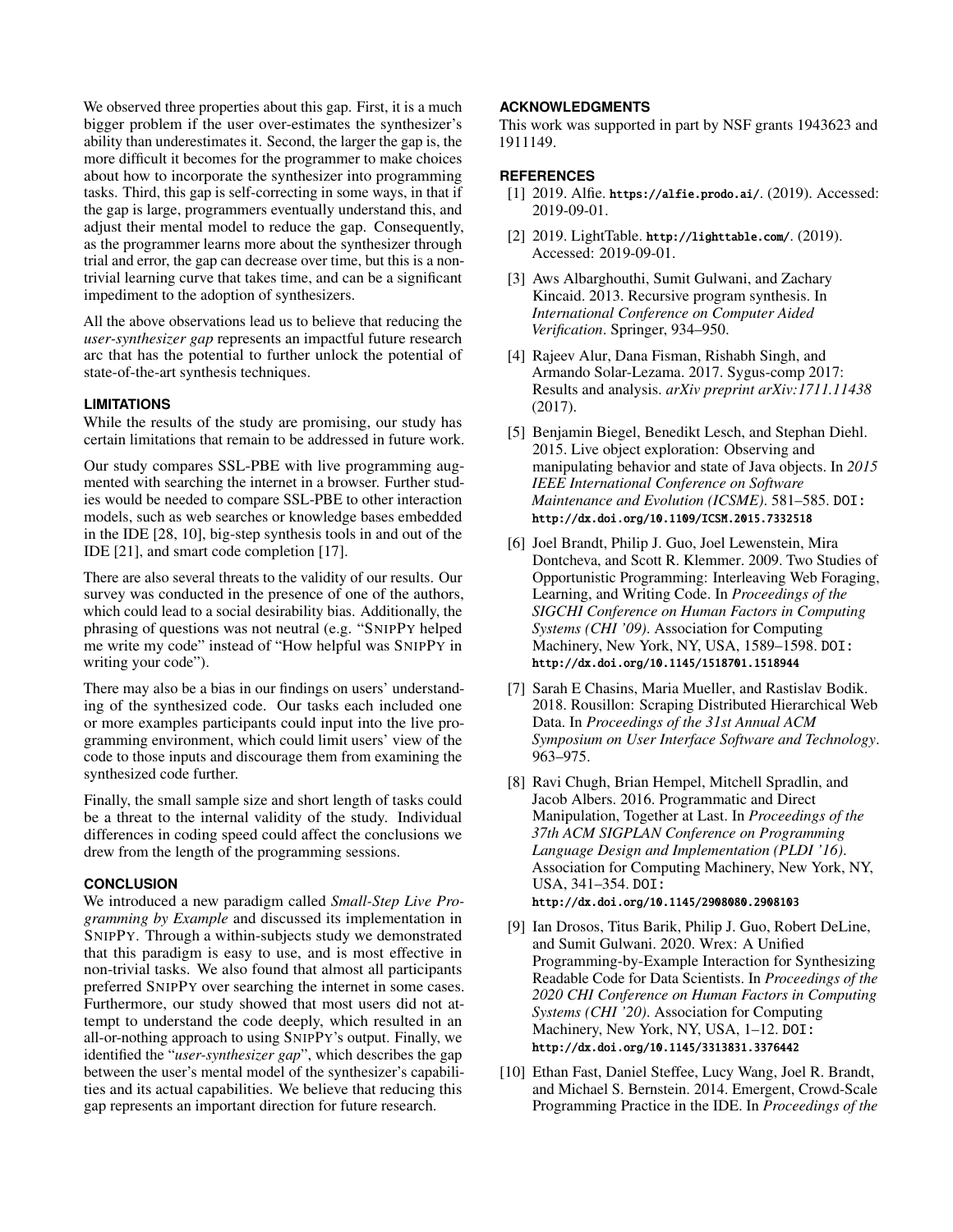*SIGCHI Conference on Human Factors in Computing Systems (CHI '14)*. Association for Computing Machinery, New York, NY, USA, 2491–2500. DOI: <http://dx.doi.org/10.1145/2556288.2556998>

- <span id="page-11-13"></span>[11] Joel Galenson, Philip Reames, Rastislav Bodik, Björn Hartmann, and Koushik Sen. 2014. CodeHint: Dynamic and Interactive Synthesis of Code Snippets. In *Proceedings of the 36th International Conference on Software Engineering (ICSE 2014)*. Association for Computing Machinery, New York, NY, USA, 653–663. DOI:<http://dx.doi.org/10.1145/2568225.2568250>
- <span id="page-11-19"></span>[12] Katy Ilonka Gero, Zahra Ashktorab, Casey Dugan, Qian Pan, James Johnson, Werner Geyer, Maria Ruiz, Sarah Miller, David R Millen, Murray Campbell, and others. 2020. Mental Models of AI Agents in a Cooperative Game Setting. In *Proceedings of the 2020 CHI Conference on Human Factors in Computing Systems*. 1–12.
- <span id="page-11-7"></span>[13] Sumit Gulwani. 2011. Automating string processing in spreadsheets using input-output examples. *ACM Sigplan Notices* 46, 1 (2011), 317–330.
- <span id="page-11-8"></span>[14] Sumit Gulwani, Mikaël Mayer, Filip Niksic, and Ruzica Piskac. 2015. StriSynth: synthesis for live programming. In *2015 IEEE/ACM 37th IEEE International Conference on Software Engineering*, Vol. 2. IEEE, 701–704.
- <span id="page-11-4"></span>[15] Philip J. Guo. 2013. Online Python Tutor: Embeddable Web-based Program Visualization for Cs Education. In *Proceeding of the 44th ACM Technical Symposium on Computer Science Education (SIGCSE '13)*. ACM, New York, NY, USA, 579–584. DOI: <http://dx.doi.org/10.1145/2445196.2445368>
- <span id="page-11-17"></span>[16] Zheng Guo, Michael James, David Justo, Jiaxiao Zhou, Ziteng Wang, Ranjit Jhala, and Nadia Polikarpova. 2019. Program synthesis by type-guided abstraction refnement. *Proceedings of the ACM on Programming Languages* 4, POPL (2019), 1–28.
- <span id="page-11-15"></span>[17] Tihomir Gvero, Viktor Kuncak, Ivan Kuraj, and Ruzica Piskac. 2013. Complete completion using types and weights. In *ACM SIGPLAN Notices*, Vol. 48. ACM, 27–38.
- <span id="page-11-3"></span>[18] Christopher Michael Hancock. 2003. *Real-time Programming and the Big Ideas of Computational Literacy*. Ph.D. Dissertation. Cambridge, MA, USA. AAI0805688.
- <span id="page-11-1"></span>[19] Brian Hempel, Justin Lubin, and Ravi Chugh. 2019. Sketch-n-Sketch: Output-Directed Programming for SVG. In *Proceedings of the 32nd Annual ACM Symposium on User Interface Software and Technology*. 281–292.
- <span id="page-11-16"></span>[20] Oinheping Hu, Roopsha Samanta, Rishabh Singh, and Loris D'Antoni. 2019. Direct Manipulation for Imperative Programs. In *International Static Analysis Symposium*. Springer, 347–367.
- <span id="page-11-14"></span>[21] Jinru Hua and Sarfraz Khurshid. 2017. EdSketch: Execution-driven sketching for Java. In *Proceedings of the 24th ACM SIGSOFT International SPIN Symposium on Model Checking of Software*. ACM, 162–171.
- <span id="page-11-5"></span>[22] Hyeonsu Kang and Philip J. Guo. 2017. Omnicode: A Novice-Oriented Live Programming Environment with Always-On Run-Time Value Visualizations. In *Proceedings of the 30th Annual ACM Symposium on User Interface Software and Technology (UIST '17)*. ACM, New York, NY, USA, 737–745. DOI: <http://dx.doi.org/10.1145/3126594.3126632>
- <span id="page-11-6"></span>[23] Jan-Peter Krämer, Joachim Kurz, Thorsten Karrer, and Jan O. Borchers. 2014. How live coding affects developers' coding behavior. *2014 IEEE Symposium on Visual Languages and Human-Centric Computing (VL/HCC)* (2014), 5–8.
- <span id="page-11-18"></span>[24] Tessa Lau and others. 2008. Why PBD systems fail: Lessons learned for usable AI. In *CHI 2008 Workshop on Usable AI*.
- <span id="page-11-9"></span>[25] Vu Le and Sumit Gulwani. 2014. FlashExtract: a framework for data extraction by examples. In *Proceedings of the 35th ACM SIGPLAN Conference on Programming Language Design and Implementation*. 542–553.
- <span id="page-11-12"></span>[26] Xuan-Bach D Le, Duc-Hiep Chu, David Lo, Claire Le Goues, and Willem Visser. 2017. JFIX: semantics-based repair of Java programs via symbolic PathFinder. In *Proceedings of the 26th ACM SIGSOFT International Symposium on Software Testing and Analysis*. ACM, 376–379.
- <span id="page-11-2"></span>[27] Sorin Lerner. 2020. Projection Boxes: On-the-Fly Reconfgurable Visualization for Live Programming. In *Proceedings of the 2020 CHI Conference on Human Factors in Computing Systems (CHI '20)*. Association for Computing Machinery, New York, NY, USA, 1–7. <https://doi.org/10.1145/3313831.3376494>
- <span id="page-11-20"></span>[28] Hongwei Li, Zhao Xuejiao, Zhenchang Xing, Lingfeng Bao, Xin Peng, Dongjing Gao, and Wenyun Zhao. 2015. AmAssist: In-IDE ambient search of online programming resources. *2015 IEEE 22nd International Conference on Software Analysis, Evolution, and Reengineering, SANER 2015 - Proceedings* (04 2015), 390–398. DOI:

### <http://dx.doi.org/10.1109/SANER.2015.7081849>

- <span id="page-11-10"></span>[29] Fan Long and Martin Rinard. 2015. Staged program repair with condition synthesis. In *Proceedings of the 2015 10th Joint Meeting on Foundations of Software Engineering*. ACM, 166–178.
- <span id="page-11-11"></span>[30] Fan Long and Martin Rinard. 2016. Automatic patch generation by learning correct code. *ACM SIGPLAN Notices* 51, 1 (2016), 298–312.
- <span id="page-11-0"></span>[31] Mikaël Mayer, Viktor Kuncak, and Ravi Chugh. 2018. Bidirectional Evaluation with Direct Manipulation. *Proc. ACM Program. Lang.* 2, OOPSLA, Article Article 127